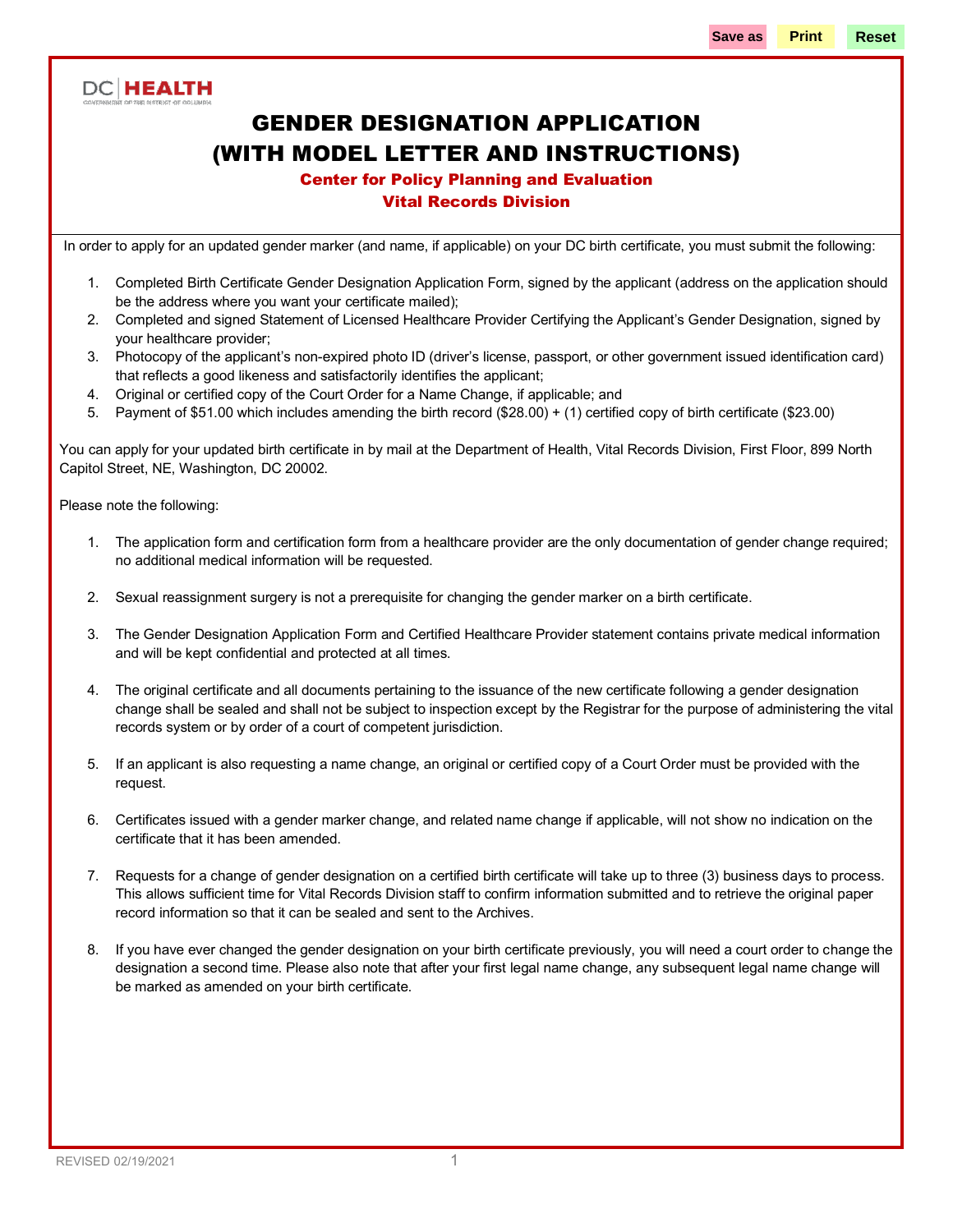

### GENDER DESIGNATION APPLICATION

#### Center for Policy Planning and Evaluation **Vital Records Division**

| <b>TODAY'S DATE:</b>                          | <b>CERTIFICATE NUMBER:</b>                                                                                                                                                                                                                                                                                                                                                                                                                                                                                                                                                                                                                                                                                                                                                                |                             |                                                       | <b>GDN:</b>                                                                                                                                        |  |
|-----------------------------------------------|-------------------------------------------------------------------------------------------------------------------------------------------------------------------------------------------------------------------------------------------------------------------------------------------------------------------------------------------------------------------------------------------------------------------------------------------------------------------------------------------------------------------------------------------------------------------------------------------------------------------------------------------------------------------------------------------------------------------------------------------------------------------------------------------|-----------------------------|-------------------------------------------------------|----------------------------------------------------------------------------------------------------------------------------------------------------|--|
| <b>NAME ON BIRTH RECORD:</b>                  |                                                                                                                                                                                                                                                                                                                                                                                                                                                                                                                                                                                                                                                                                                                                                                                           |                             | <b>DATE OF BIRTH:</b>                                 |                                                                                                                                                    |  |
|                                               | Has the gender designation been changed on this birth record before? $\Box$ YES<br>(If yes, pursuant to DC Law, a court order is necessary for a Vital Records Division Staff to OPEN a SEALED BIRTH RECORD)                                                                                                                                                                                                                                                                                                                                                                                                                                                                                                                                                                              |                             | $\square$ NO                                          |                                                                                                                                                    |  |
| $\Box$ Male $\Box$ Female $\Box$ Unknown.     | - I.<br>gender designation is for the purpose of ensuring that my District of Columbia birth certificate accurately reflects my gender and is not<br>for any fraudulent or other unlawful purpose. The following support documentation is provided to support this application request for<br>changing the gender designation on my District of Columbia birth certificate:                                                                                                                                                                                                                                                                                                                                                                                                               |                             |                                                       | make application to designate the gender marker on the indicated birth record to read:<br>hereby affirm under penalty of law that this request for |  |
|                                               | Name Change: If the applicant also requests that the birth record reflect their current legal name, they must present an original<br>certified court order of competent jurisdiction granting a change of name; and                                                                                                                                                                                                                                                                                                                                                                                                                                                                                                                                                                       |                             |                                                       |                                                                                                                                                    |  |
|                                               | Required: A signed original statement from a licensed healthcare provider who has treated the birth record holder for his/her gender-related care or<br>reviewed and evaluated the gender-related medical history of the individual and can attest to the fact that the individual has undergone surgical, hormonal<br>or other treatment appropriate for the individual for the purpose of gender transition based on contemporary medical standards or that the individual has an<br>intersex condition and that in the healthcare provider's professional opinion, the individual's gender designation should be changed.                                                                                                                                                              |                             |                                                       |                                                                                                                                                    |  |
| CERTIFICATE FEE: \$23 x QUANTITY REQUESTED    |                                                                                                                                                                                                                                                                                                                                                                                                                                                                                                                                                                                                                                                                                                                                                                                           | $= $0$                      |                                                       | <b>AMENDMENT FEE: \$28</b>                                                                                                                         |  |
| <b>TOTAL PAYMENT SUBMITTED = \$28</b>         |                                                                                                                                                                                                                                                                                                                                                                                                                                                                                                                                                                                                                                                                                                                                                                                           |                             | *** QUANTITY MUST BE POPULATED TO CALCULATE TOTAL FEE |                                                                                                                                                    |  |
|                                               | UPON APPROVAL THE PREFERRED PAYMENT METHOD IS: CREDIT/DEBIT CARD $\Box$                                                                                                                                                                                                                                                                                                                                                                                                                                                                                                                                                                                                                                                                                                                   |                             |                                                       | <b>CHECK/MONEY ORDER</b>                                                                                                                           |  |
| A report;<br>$(A)$<br>$(B)$<br>$(C)$<br>$(E)$ | I hereby certify and affirm that I as the applicant or as either the parent/s of a minor child, guardian or legal representative have entitlement to make the above amendments<br>to the birth record referenced above. A fine of not more than \$12,500, or imprisonment of not more than 2 years, or both, for each occurrence shall be imposed on: Any<br>individual who willfully and knowingly makes a false statement to the Registrar or the Registrar's designee when submitting information required by this act, in connection with:<br>A request to amend or correct a vital record, including any associated evidence<br>request for a certified copy or verification of a vital record;<br>A request for access to information in vital records; or<br>A request for creatio |                             |                                                       |                                                                                                                                                    |  |
| Name:                                         | Relationship:                                                                                                                                                                                                                                                                                                                                                                                                                                                                                                                                                                                                                                                                                                                                                                             |                             |                                                       |                                                                                                                                                    |  |
| <b>Current Address:</b>                       |                                                                                                                                                                                                                                                                                                                                                                                                                                                                                                                                                                                                                                                                                                                                                                                           |                             |                                                       |                                                                                                                                                    |  |
| Email Address:                                |                                                                                                                                                                                                                                                                                                                                                                                                                                                                                                                                                                                                                                                                                                                                                                                           | Phone Number:               |                                                       |                                                                                                                                                    |  |
| Signature:                                    |                                                                                                                                                                                                                                                                                                                                                                                                                                                                                                                                                                                                                                                                                                                                                                                           | Accepted for filing by:     |                                                       | Date Accepted:                                                                                                                                     |  |
|                                               | Do not Sign this form until you get in front of a Notary Public. This form will only be accepted if your signature                                                                                                                                                                                                                                                                                                                                                                                                                                                                                                                                                                                                                                                                        |                             |                                                       |                                                                                                                                                    |  |
|                                               | can be authenticated by the Notary Public                                                                                                                                                                                                                                                                                                                                                                                                                                                                                                                                                                                                                                                                                                                                                 |                             |                                                       |                                                                                                                                                    |  |
|                                               |                                                                                                                                                                                                                                                                                                                                                                                                                                                                                                                                                                                                                                                                                                                                                                                           | Relationship: _____________ |                                                       |                                                                                                                                                    |  |
|                                               | Sworn to subscribed by the information in the presence on the ______________ day of ___________in the year___________.                                                                                                                                                                                                                                                                                                                                                                                                                                                                                                                                                                                                                                                                    |                             |                                                       |                                                                                                                                                    |  |
|                                               | Notary Public                                                                                                                                                                                                                                                                                                                                                                                                                                                                                                                                                                                                                                                                                                                                                                             |                             |                                                       |                                                                                                                                                    |  |
|                                               |                                                                                                                                                                                                                                                                                                                                                                                                                                                                                                                                                                                                                                                                                                                                                                                           | Relationship:               |                                                       |                                                                                                                                                    |  |
|                                               | Sworn to subscribed by the information in the presence on the state of the state of the state of the state of the state of the state of the state of the state of the state of the state of the state of the state of the stat                                                                                                                                                                                                                                                                                                                                                                                                                                                                                                                                                            |                             |                                                       |                                                                                                                                                    |  |
|                                               | Notary Public                                                                                                                                                                                                                                                                                                                                                                                                                                                                                                                                                                                                                                                                                                                                                                             |                             |                                                       |                                                                                                                                                    |  |